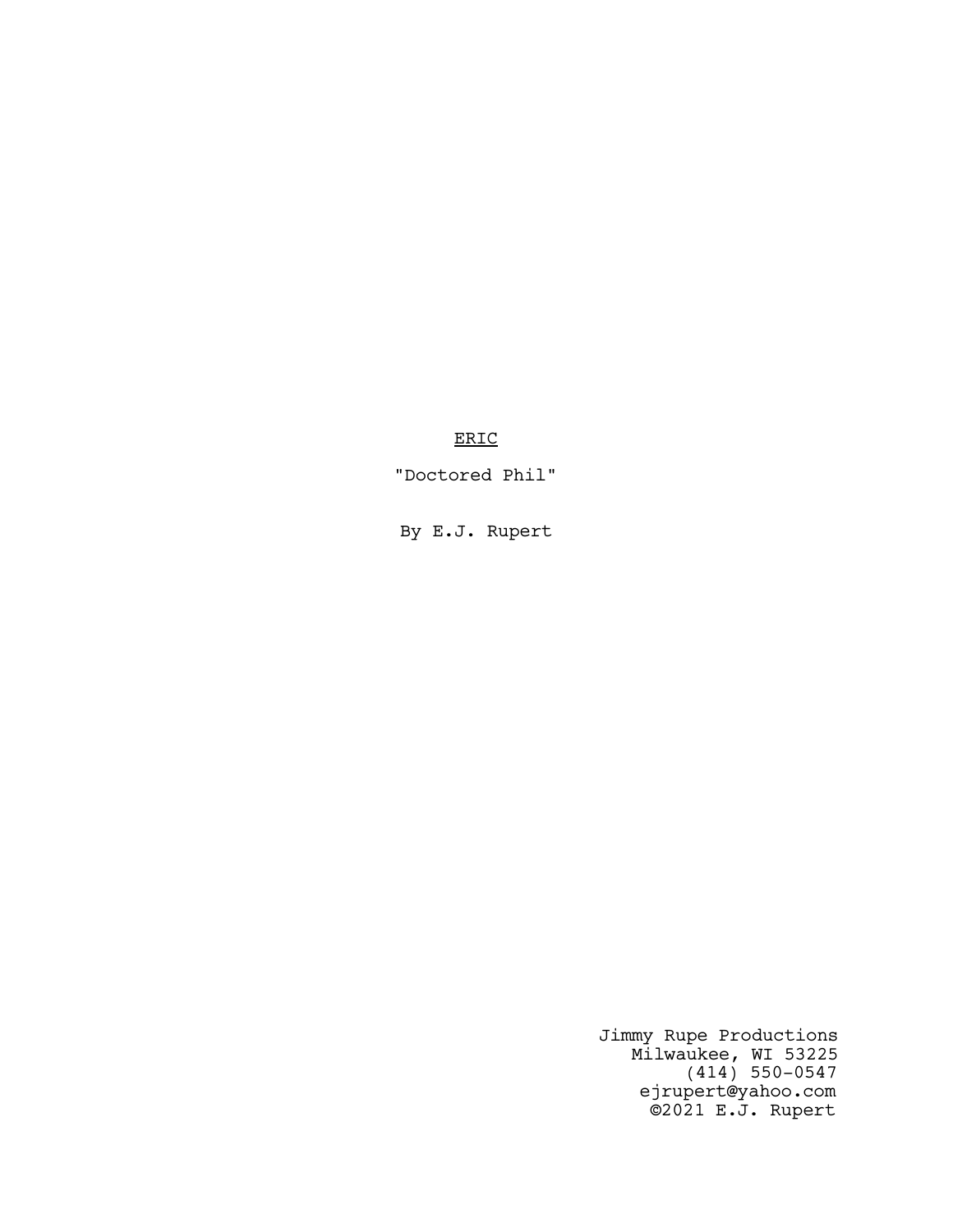INT. NELSON HOUSE - ERIC'S ROOM - MORNING

SFX: Cell phone alarm BLARING.

INSERT - CELL PHONE SCREEN:

"6:00"

BACK TO ERIC'S ROOM

ERIC, 14, laying in bed, reaches to his phone and stops the alarm. The TV plays in the background. A NEWSCASTER speaks.

> NEWSCASTER (V.O.) Thanks for watching! Have a crappy Tuesday! Enjoy your crappy job!

Eric takes the TV remote and shuts it off. He exits his room. While these things occur, DIMMEY, 14, narrates.

> DIMMEY (V.O.) Eric Thomas Nelson gets up one Tuesday morning to start his day. The alarm rings. The TV blares. His lovely day begins.

Dimmey is shown standing in the corner and wearing a dark blue suit and tie.

(NOTE: Dimmey only plays the narrator for this episode and speaks to the camera.)

DIMMEY

Witness if you will: a 14-year-old boy, who, by the way, has a good-looking best friend, will have a day that is out of the ordinary. Or is it a couple of days? We will see as he enters the...uh, Zone. We're still thinking of a title.

Eric, wearing an undershirt and boxers, comes back into his room and approaches an ironing board. He irons his outfit and puts it on.

> ER<sub>TC</sub> Time to make the donuts.

Eric walks downstairs to the dining room table with his backpack. MATT, his stepfather, sits there, and looks on his cell phone.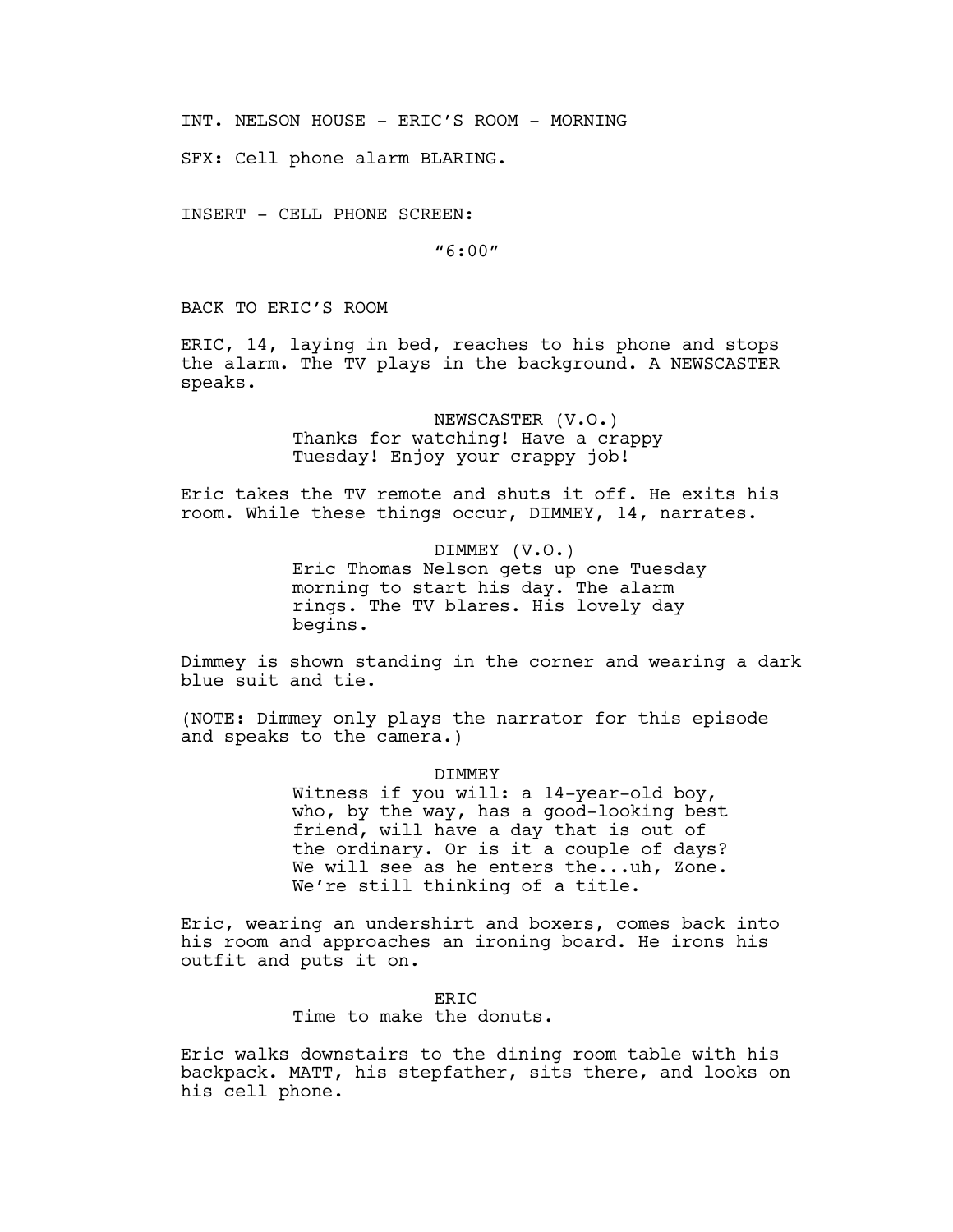MATT I can't believe it. I applied for a credit card, but instead of a rejection letter, I got a letter saying, "Negro please!"

CYNTHIA, the housekeeper, enters with a tray of food.

CYNTHIA (to Matt) Here's your breakfast, Mr. James. (to Eric, handing him a bag) And here's your breakfast to go, Mr. Nelson.

RHONDA, the mother, walks to Cynthia with her purse and briefcase.

> CYNTHIA (CONT'D) (to Rhonda, handing her a mug) And here's your coffee, Mrs. Nelson-James.

RHONDA Thanks, Cynthia. Eric, help me take these things to the car.

Eric follows her outside.

EXT. TIMMY'S PLACE - MORNING - MOMENTS LATER

Eric eats a sandwich from his bag and walks down the street. GRETCH, a robber, quickly runs from Timmy's Place, a diner, with a bag. She stops and turns around.

> GRETCH (chuckles) Thanks, Timmy! See you next time!

She dashes off. TIMMY, owner of the diner, runs outside and calls out to OFFICER TOWNSEND, who lies on the side of her police car eating a donut and looking at her phone.

> TIMMY Stop her, Officer! Thief!

OFFICER TOWNSEND Sorry, not my jurisdiction. (looking at her phone and laughs) (MORE)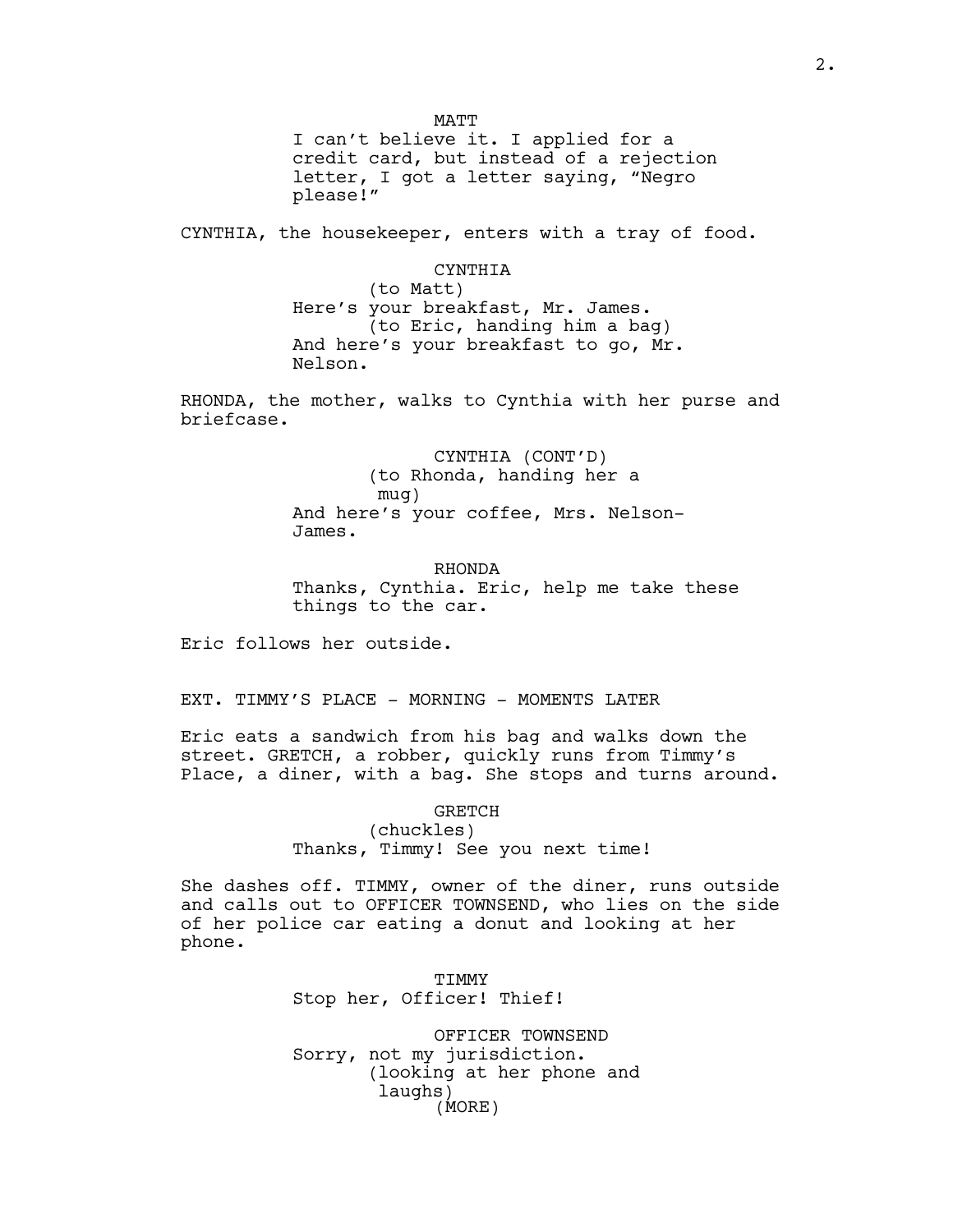Oh, Scooby, how are you gonna get out of this mess? OFFICER TOWNSEND (CONT'D)

Eric continues to walk past Timmy's Place.

INT. HIGH SCHOOL HALLWAY - MORNING - MOMENTS LATER

Eric walks to his locker and passes by JACOB JACKSON, the school bully, stepping up to ARNOLD, a nerd.

> JACOB (to Arnold) Time to collect!

#### ARNOLD

Yes, sir.

**JACOB** (to Eric)

I'm running behind, Nelson. I'll rob you later.

# ERIC

Okay.

Eric opens his locker. SHANA, 16, who is significantly taller than Eric, snatches him, picks him up, and hugs him.

> SHANA Hey, Babycakes, how are you?

> > ERIC

(squirming away) Fine, and quit callin' me "Babycakes"!

Eric jumps down from her and walks away. He approaches BERNIECE, 14.

> BERNIECE If I were you, I'd give her a chance.

ERIC And risk making you jealous, babe?

BERNIECE (rolling her eyes) My heart will go on.

INT. NELSON HOUSE - ERIC'S ROOM - NIGHT

Eric gets into bed. His dog, BONY, hops in with him.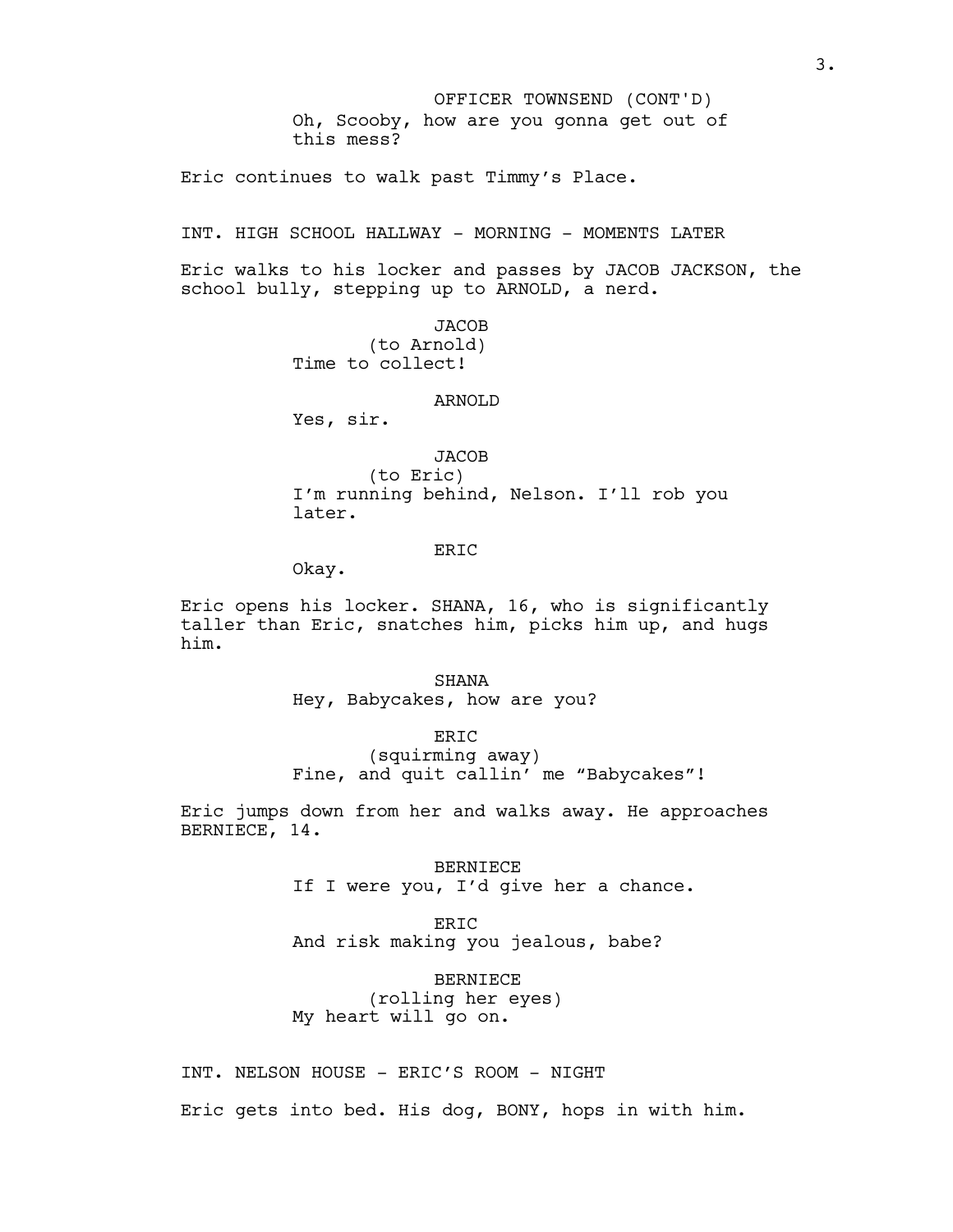ER<sub>TC</sub> What a day. No, Bony, you can't sleep with me.

Bony balls up in Eric's covers.

ERIC (CONT'D) Oh, all right. Good night.

Eric turns off the lights.

INT. NELSON HOUSE - ERIC'S ROOM - MORNING

SFX: Cell phone alarm BLARING.

INSERT - CELL PHONE SCREEN:

"6:00"

BACK TO ERIC'S ROOM

Eric reaches to his phone and stops the alarm. The TV plays in the background. The newscaster speaks.

> NEWSCASTER (V.O.) Thanks for watching! Have a crappy Tuesday! Enjoy your crappy job!

Eric takes the TV remote and shuts it off.

ER<sub>TC</sub> "Tuesday"? Hmmph. Maybe it is.

Eric gets up.

INT. NELSON HOUSE - DINING ROOM - MOMENTS LATER

Eric walks to the dining room table with his backpack. Matt sits there and looks on his cell phone.

> MATT I can't believe it. I applied for a credit card, but instead of a rejection letter, I got a letter saying, "Negro please!"

## ERIC

What?

Cynthia enters with a tray of food.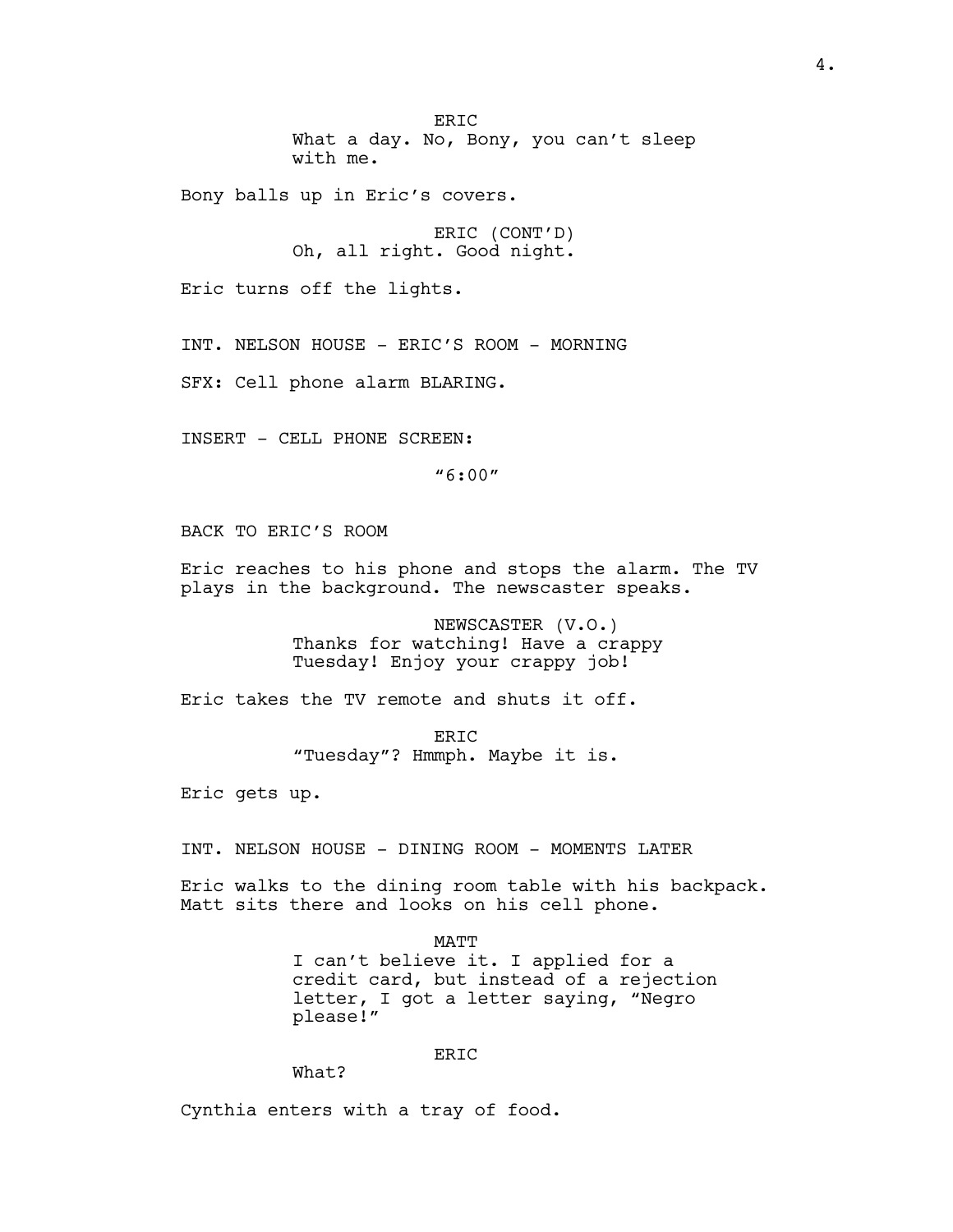CYNTHIA (to Matt) Here's your breakfast, Mr. James. (to Eric, handing him a bag) And here's your breakfast to go, Mr. Nelson.

> ERIC (curiously)

Okay...

Rhonda walks to Cynthia with her purse and briefcase.

CYNTHIA (to Rhonda, handing her a mug) And here's your coffee, Mrs. Nelson-James.

RHONDA Thanks, Cynthia. Eric, help me take these things to the car.

ERIC Is this a joke?

# RHONDA

Excuse me?

ER<sub>TC</sub> It feels like you told me this before.

# RHONDA

Well, finally, you acknowledge that I have to keep repeating myself! Now come on.

Eric follows her out.

EXT. TIMMY'S PLACE - MORNING - MOMENTS LATER

Eric eats a sandwich from his bag and walks down the street. Gretch quickly runs from Timmy's Place with a bag. She stops and turns around.

# GRETCH

(chuckles) Thanks, Timmy! See you next time!

She dashes off. Timmy runs outside and calls out to Officer Townsend, who lies on the side of her police car eating a donut and looking at her phone.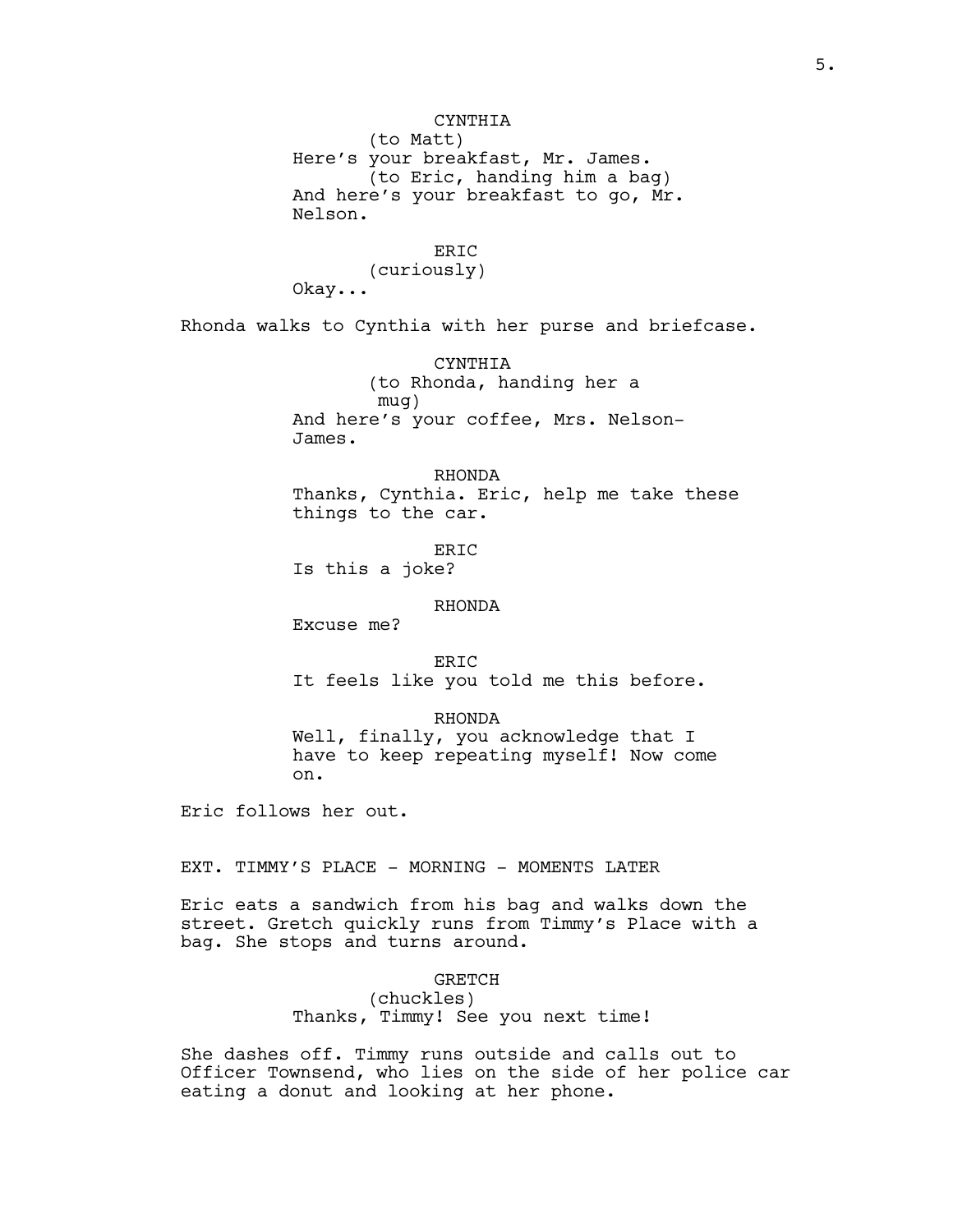TIMMY Stop her, Officer! Thief!

OFFICER TOWNSEND Sorry, not my jurisdiction.

She looks at her phone and laughs. Eric approaches her.

ERIC

"Scooby-Doo"?

OFFICER TOWNSEND Yeah, but this came on yesterday. Still holds up, though! (looks at her phone) Oh, Scooby, how are you gonna get out of this mess?

Eric mouths Officer Townsend's latter line of dialogue with no audio.

ERIC

Hmmm.

Eric continues to walk past Timmy's Place.

INT. HIGH SCHOOL HALLWAY - MORNING - MOMENTS LATER

Eric passes by Jacob and Arnold.

**JACOB** (to Arnold) Time to collect!

## ARNOLD

Yes, sir.

## **JACOB**

(to Eric) I'm running behind, Nelson. I'll rob you later.

# ERIC

(to himself) This is just too weird. It must be "deja view".

Shana snatches Eric, picks him up, and hugs him.

SHANA Hey, Babycakes, how are you?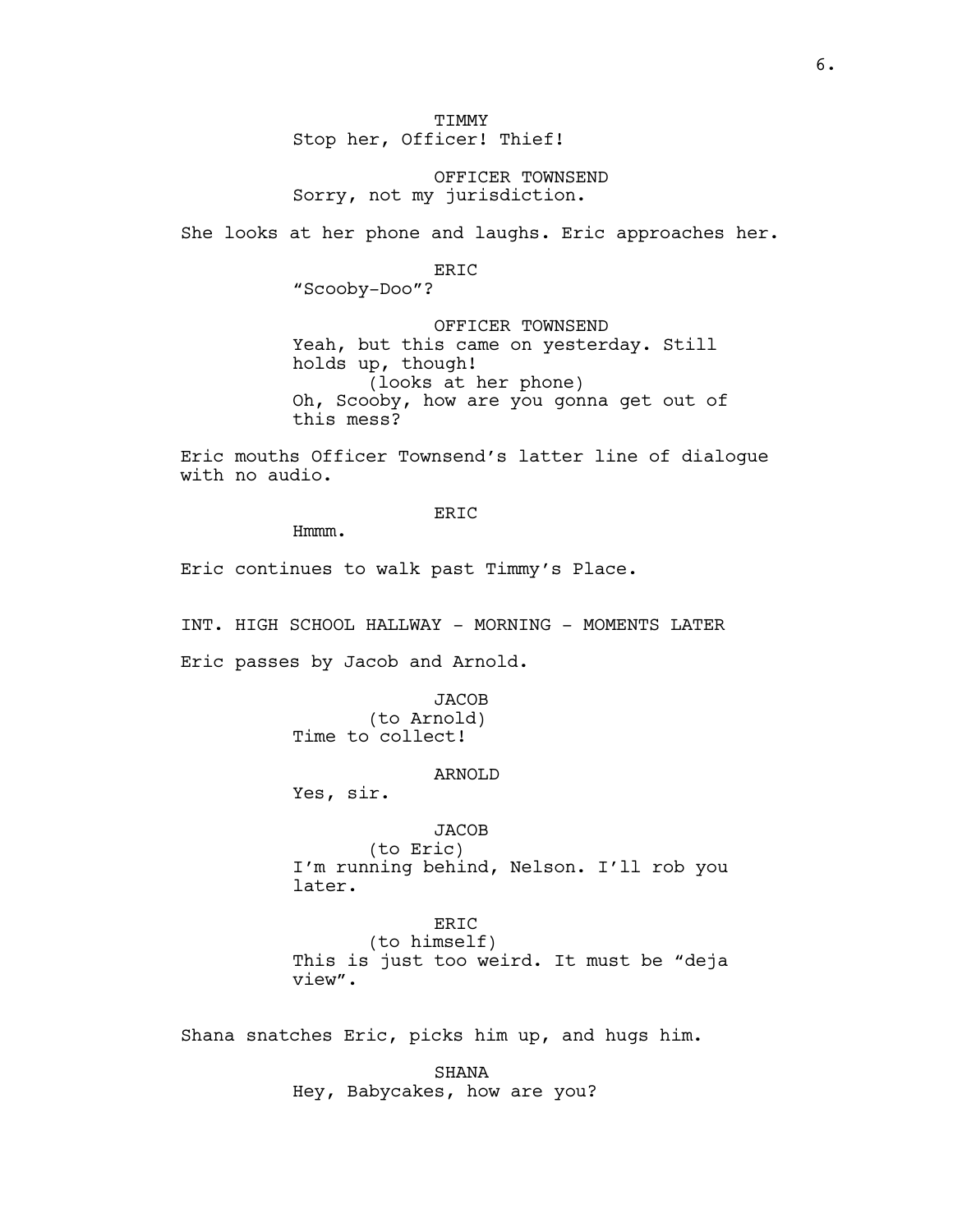ER<sub>TC</sub> (squirming away) Quit callin' me "Babycakes"!

Eric jumps down from her and walks away. He approaches Berniece.

> BERNIECE If I were you, I'd give her a chance.

ERIC And risk making you jealous...sugar?

BERNIECE Don't call me that.

Eric gives a sigh of relief.

BERNIECE (CONT'D) (rolling her eyes) And my heart will go on.

Eric gasps.

INT. NELSON HOUSE - ERIC'S ROOM - NIGHT

Eric gets into bed. Bony hops in with him.

ERIC Bony, it feels like I'm living the same day over and over again.

Bony balls up in the covers. Eric turns off the lights. Dimmey narrates from the other side of the room.

## DIMMEY

Or is he? (pauses) Living the same day over and over again? (pauses) We shall see. (to himself and looks around) How do I get out of here?

INT. NELSON HOUSE - ERIC'S ROOM - MORNING SFX: Cell phone alarm BLARING.

INSERT - CELL PHONE SCREEN: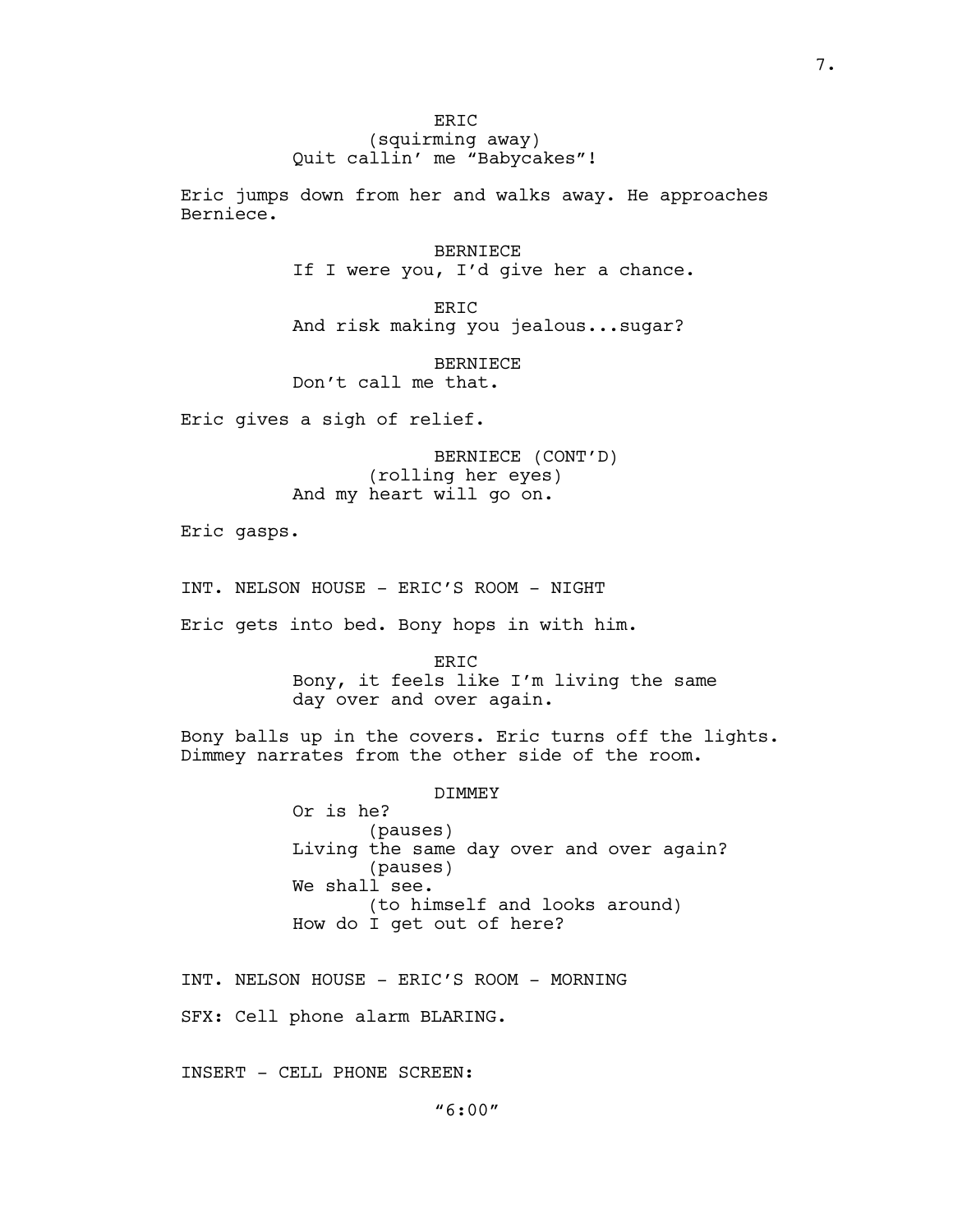BACK TO ERIC'S ROOM Eric reaches to his phone and stops the alarm. The TV plays in the background. The newscaster speaks. NEWSCASTER (V.O.) Thanks for watching! Have a crappy Tuesday! Enjoy your crappy job! Eric takes the TV remote and shuts it off. ERIC (looking underneath the covers) Bony's not here. I'm living a repeat. I guess whatever I do today doesn't matter, because I get to do it again tomorrow...or today. Hmmm. I'm 'bout to have me some fun! MONTAGE - ERIC CHEATS DEATH

-- Eric walks by Timmy's Place. Gretch quickly runs from Timmy's Place with a bag.

# TIMMY Stop her! Thief!

## ERIC

## I'll stop her!

Gretch runs into the street. Eric runs after her in front of a truck.

> TIMMY (in slow motion) Nooooo!!

Eric dives after Gretch in slow motion.

CUT TO BLACK.

SFX: SCREECHING BRAKES, COLLISION SOUND.

INT. NELSON HOUSE - ERIC'S ROOM - MORNING

Eric wakes up in bed.

ERIC Perfect. Not a scratch on me.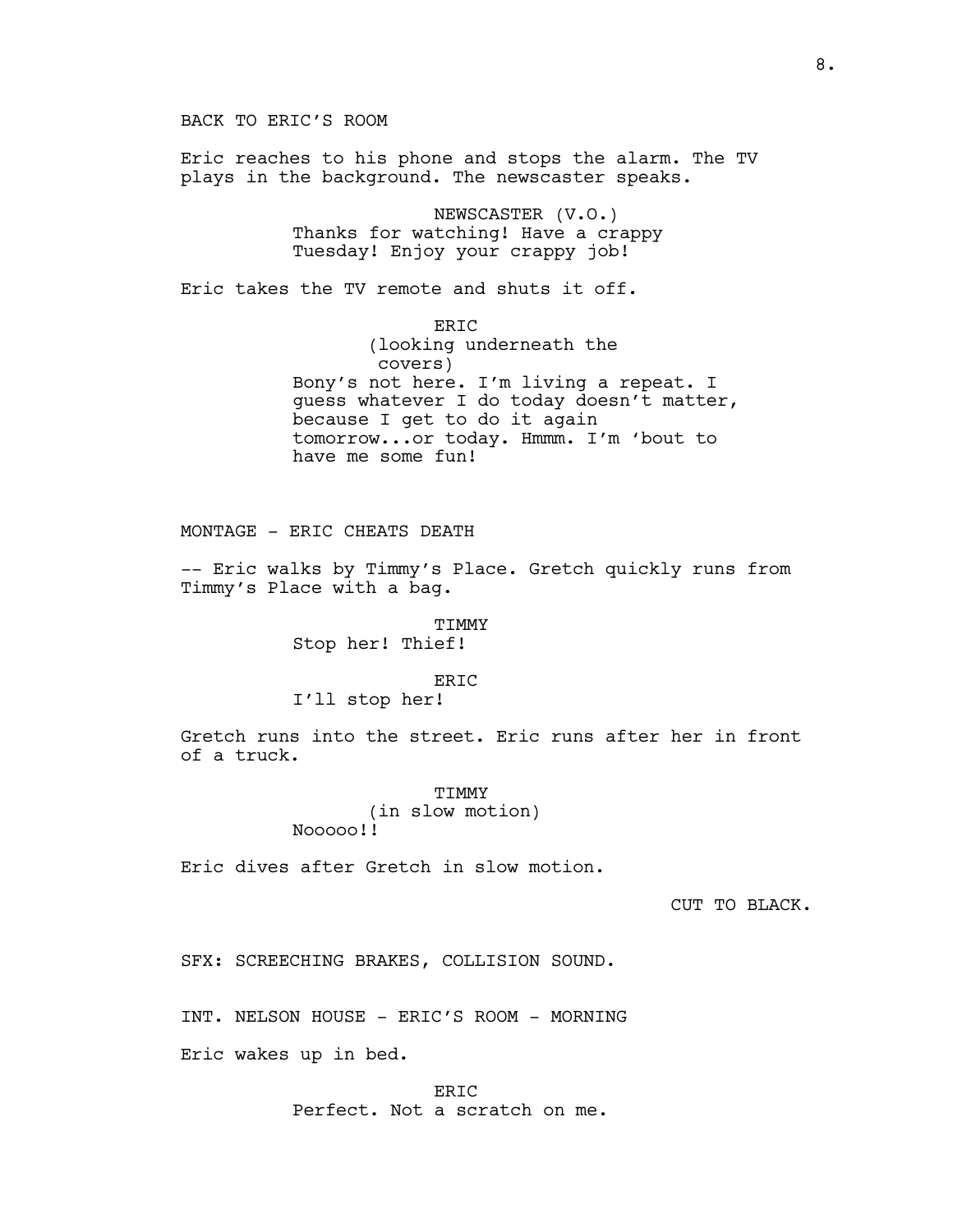-- Eric approaches Jacob, who tries to take Arnold's lunch money. Eric taps on Jacob's shoulder. Jacob turns around, and Eric punches him in the face. Jacob takes a swing at Eric, who immediately wakes up in bed.

# ERIC (CONT'D)

Amazing!

-- Eric stands on top of a building. Crowds of people clamor. Eric steps off of the building and slowly plunges down.

> ERIC (CONT'D) So long, world!

Eric wakes up in bed and turns off his alarm.

ERIC (CONT'D)

Hello, world!

-- Eric is at the kitchen table with Matt. Rhonda has her coffee mug, purse, and briefcase.

> RHONDA Eric, help me take these things to the car.

ERIC (loudly) Ehh, do it yourself!

A large shadow hovers over Eric, who immediately wakes up in bed again.

> ERIC (CONT'D) Well, that was risky!

Dimmey narrates from the other side of the room.

#### DIMMEY

Yes, people, if you talk back to a black mother, you'll be dead. And no, that's not racist. It's factual. Don't try it at home. Now, back to the story.

END OF MONTAGE

INT. MR. DYKES' CLASSROOM - DAY

Eric is in class with other students. MR. DYKES, their teacher, passes them some papers.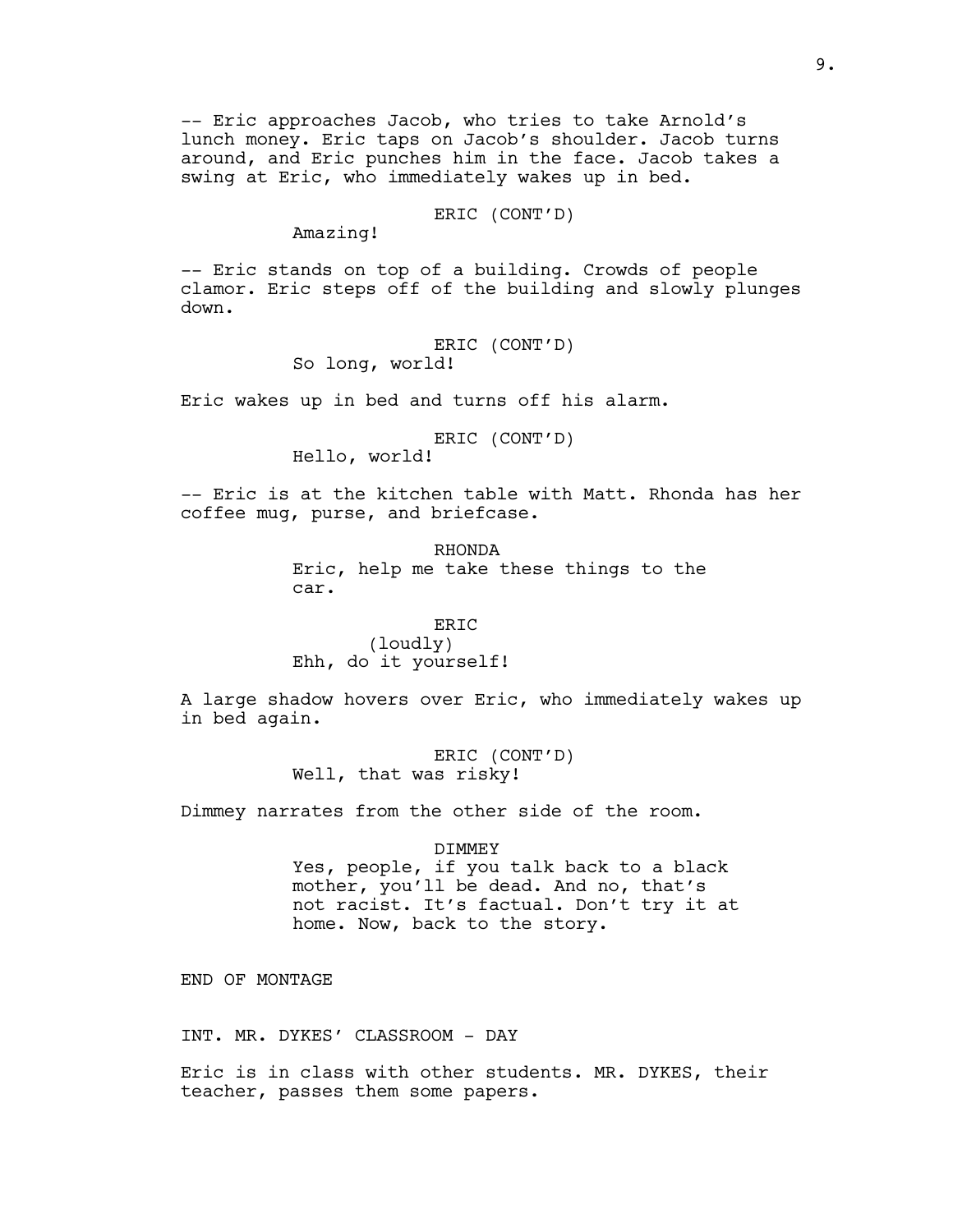# MR. DYKES

Here are your test papers back. No surprises, as usual, and unfortunately. Arnold has the highest grade with an A.

ARNOLD smacks his head.

## ARNOLD

No A-plus? Dang it!

# MR. DYKES

I wrote all of the correct answers in red ink next to the wrong answers. Eric, let's just say your paper has a lovely red hue.

Eric takes his paper from Mr. Dykes and stares at it.

INT. MR. DYKES' CLASSROOM - DAY

Mr. Dykes passes Eric his test paper.

MR. DYKES Congratulations are in order for Mr. Eric Nelson. He got an A-plus on his test. He even beat out Arnold!

Berniece leans over and looks at Eric's paper.

ARNOLD What? Is this a joke?

Eric grins smugly at Arnold.

INT. HIGH SCHOOL HALLWAY - LATER

Berniece walks quickly and catches up with Eric.

BERNIECE Eric, what gives? You're no straight-A student!

ERIC

Well, lovers should keep no secrets from each other...

Berniece frowns at him.

ERIC (CONT'D) ...so I'll let you in. I'm repeating the same day over and over again! (MORE)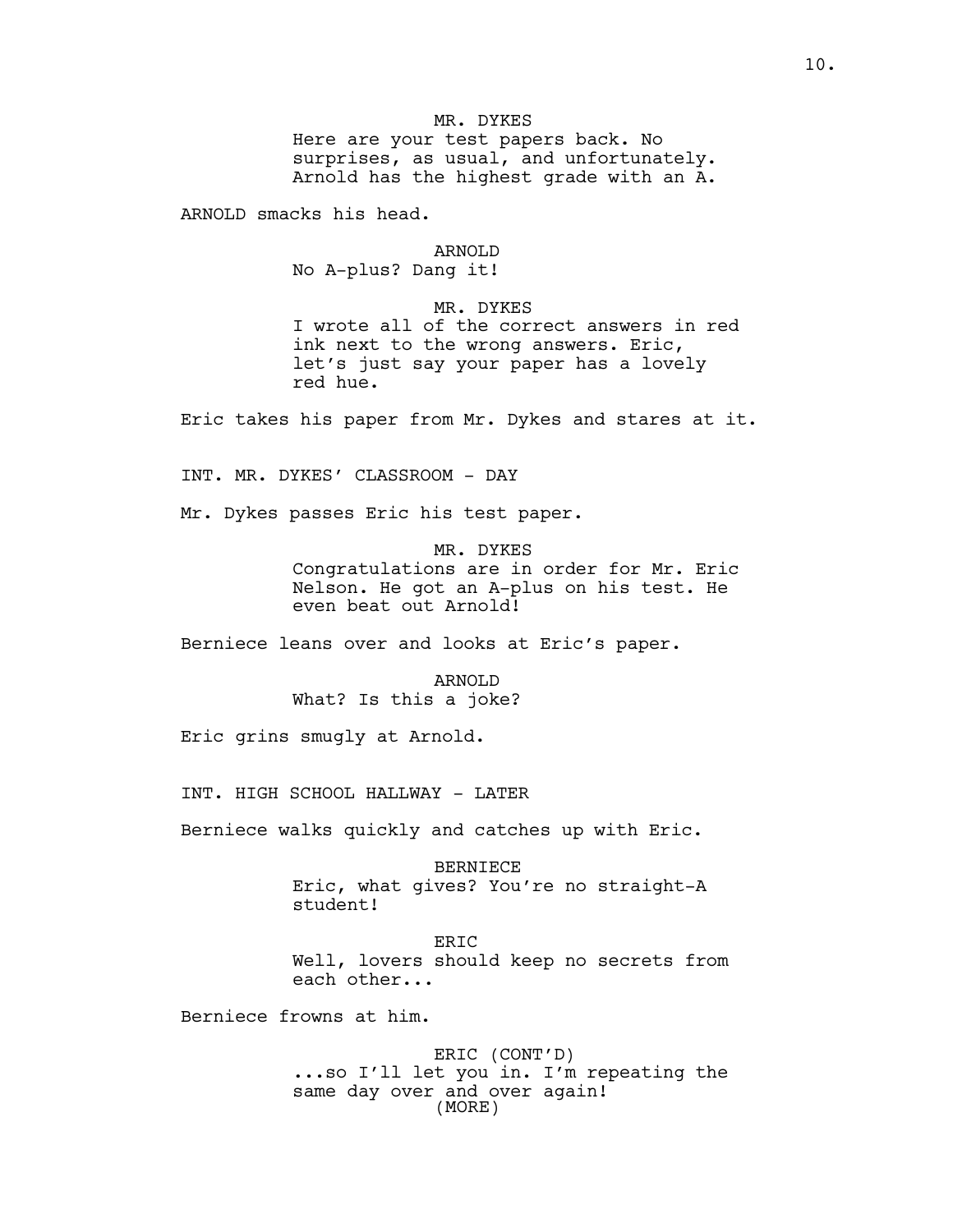## ERIC (CONT'D)

I found out the answers to the test that I took yesterday, and I took them today, which is really yesterday!

## BERNIECE

I'm sorry I asked.

She begins to turn and walk the other way, but Eric stops her.

## ERIC

No, seriously! I know what everyone is going to say and do because I've already lived it! I can live like there's no tomorrow, because there isn't! I'm damn near invincible!

BERNIECE No, you're more nuts than I thought.

#### ER<sub>TC</sub>

Don't be mad at me. I can't do anything about this. We just gotta go with the flow. You should be dying to get with me now.

## BERNIECE

Oh, really?

#### ERIC

Yeah, I'm a real big deal now! And if you turn me down, I'll just ask again the next day, and the next day after that.

BERNIECE How different is that from now?

ERIC Because now it's guaranteed.

#### BERNIECE

Well, okay then. I will go out with you. Why don't you pick me up tomorrow after school?

# ERIC

Finally!

INT. NELSON HOUSE - ERIC'S ROOM - MORNING

Eric gets out of bed, then stops in his tracks.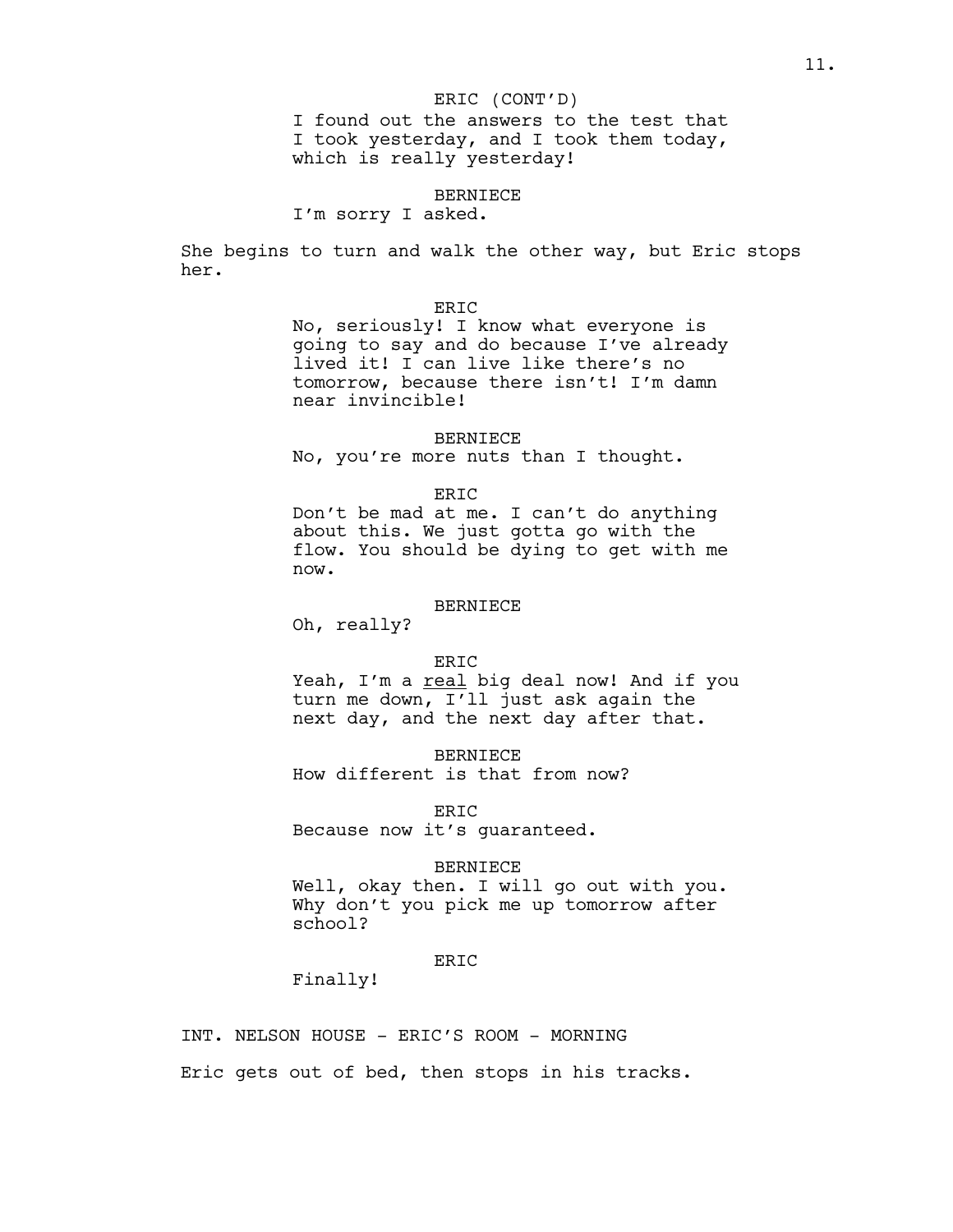Hey!!

INT. NELSON HOUSE - LIVING ROOM - EVENING

Matt sits with Rhonda on the couch with a lottery ticket. Eric walks by. The TV plays.

> ANNOUNCER (V.O.) And here are tonight's numbers!

MATT Oh, I never win these things!

He rips up the ticket. Eric takes a notepad and writes while looking at the TV.

INT. NELSON HOUSE - LIVING ROOM - EVENING

Matt, Rhonda, and Eric watch the TV.

ANNOUNCER (V.O.) And here are tonight's numbers!

RHONDA (to Matt) Oh my god, honey, you won!

MATT

Yeah!

The three jump around and dance.

RHONDA

Go call them!

## MATT

Alright!

ERIC Matt, don't forget who gave you the numbers!

MATT I know, son, I'll split it with you.

RHONDA

Ahem.

MATT ...after I split it with my wife.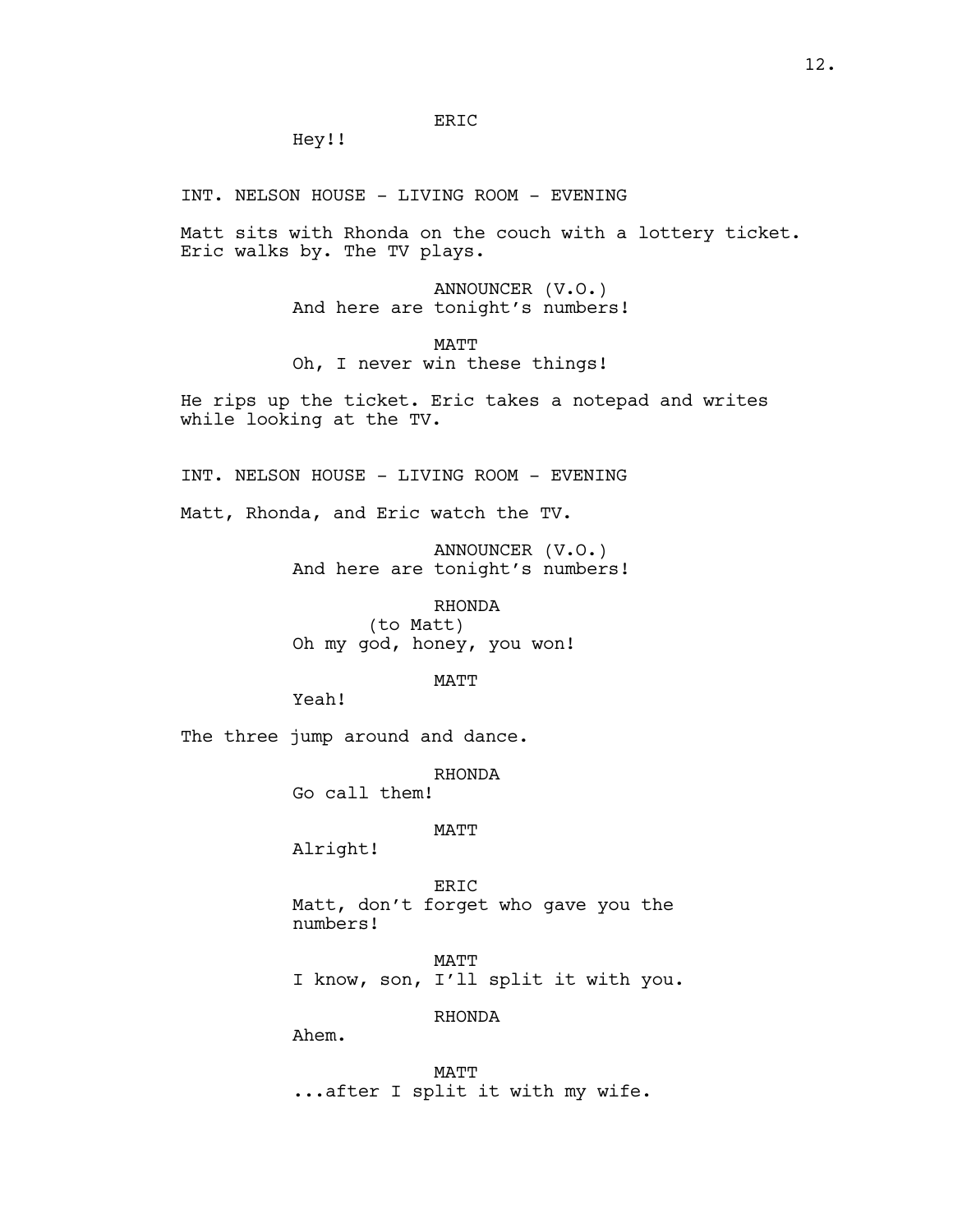Matt dials his cellphone.

RHONDA (to Eric) Oooh, I'm already making plans with my money!

ERIC Forget going to school! I'm gonna buy a school!

MATT (to the two) They told me congrats!

RHONDA AND ERIC

All right!

MATT And they said we can pick up the money tomorrow!

ERIC

All righ--

He stops and thinks.

ERIC (CONT'D)

AAAARRGGH!!!

INT. SCHOOL CAFETERIA - DAY

Eric sits at the lunch table with Arnold.

ERIC

Hot dogs again?

# ARNOLD

What do you mean? We haven't had this in months.

# ERIC

Alright, this is getting out of hand. Arnold, I'm living the same day over and over again. You're a brainiac. How do I get out of this rerun?

# ARNOLD

That's something even I don't know. But have you ever seen the movie, "Groundhog Day"?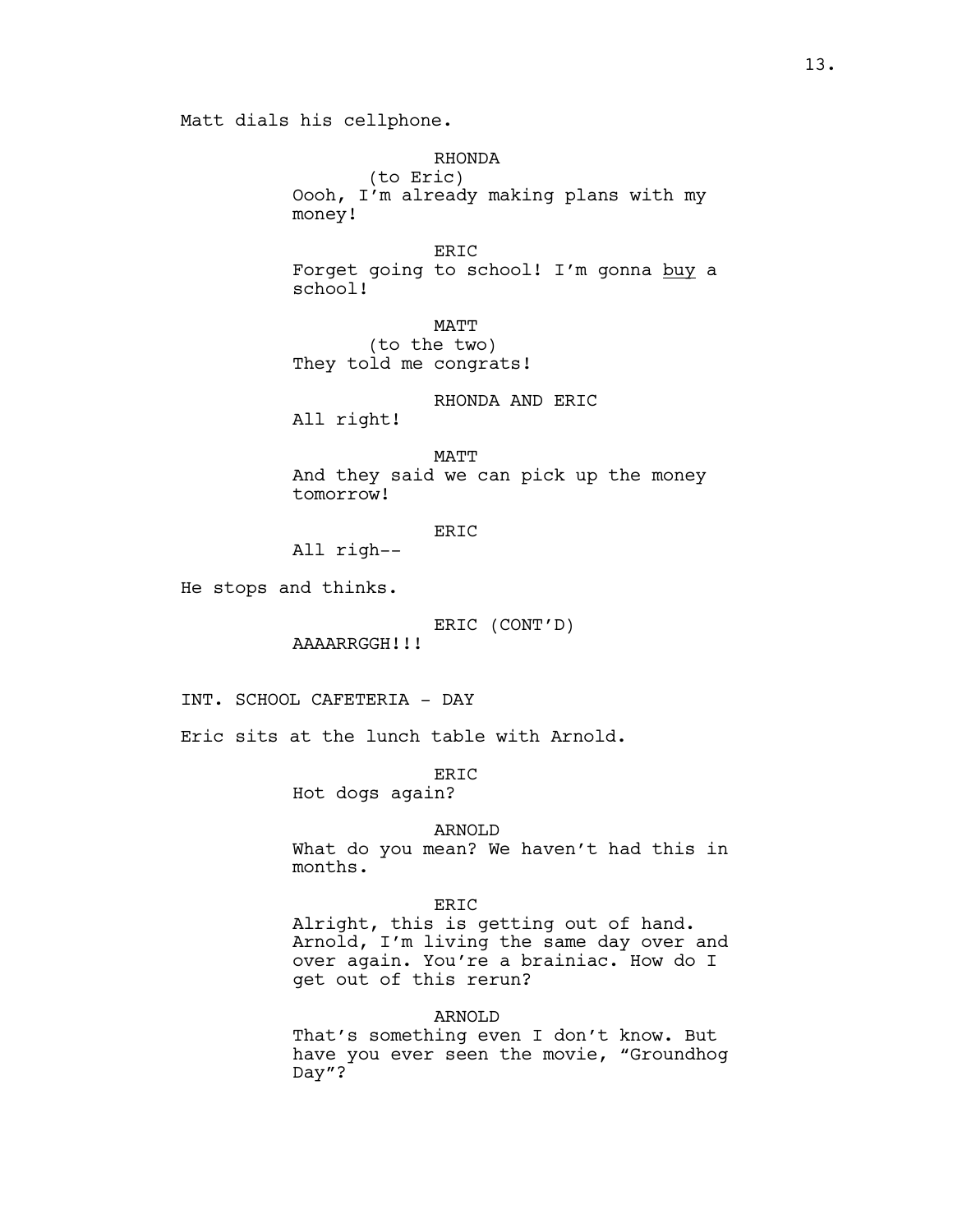# ERIC

No.

ARNOLD Well, the main character kept repeating the same day until he righted his wrongs.

#### ERIC

What wrongs?

ARNOLD

I don't remember. It was so long ago. But he ended up with the girl.

ERIC He did? That's all I need to know!

INT. HIGH SCHOOL HALLWAY - MORNING

Eric approaches Berniece.

BERNIECE If I were you, I'd give Shana a chance.

ERIC If I were you, I'd get with me! In fact, you and me are going out tonight, and that is that, woman! Now, what do you say?

BERNIECE You're an idiot.

She walks away.

ERIC Okay, if she's not the girl, then who else would it be? (pauses) Oh, hell no!

INT. HIGH SCHOOL HALLWAY - MORNING

Shana grabs Eric.

SHANA Hey, Babycakes, how are you?

ERIC (squirming, then pulls away) Fine. And how are you doing?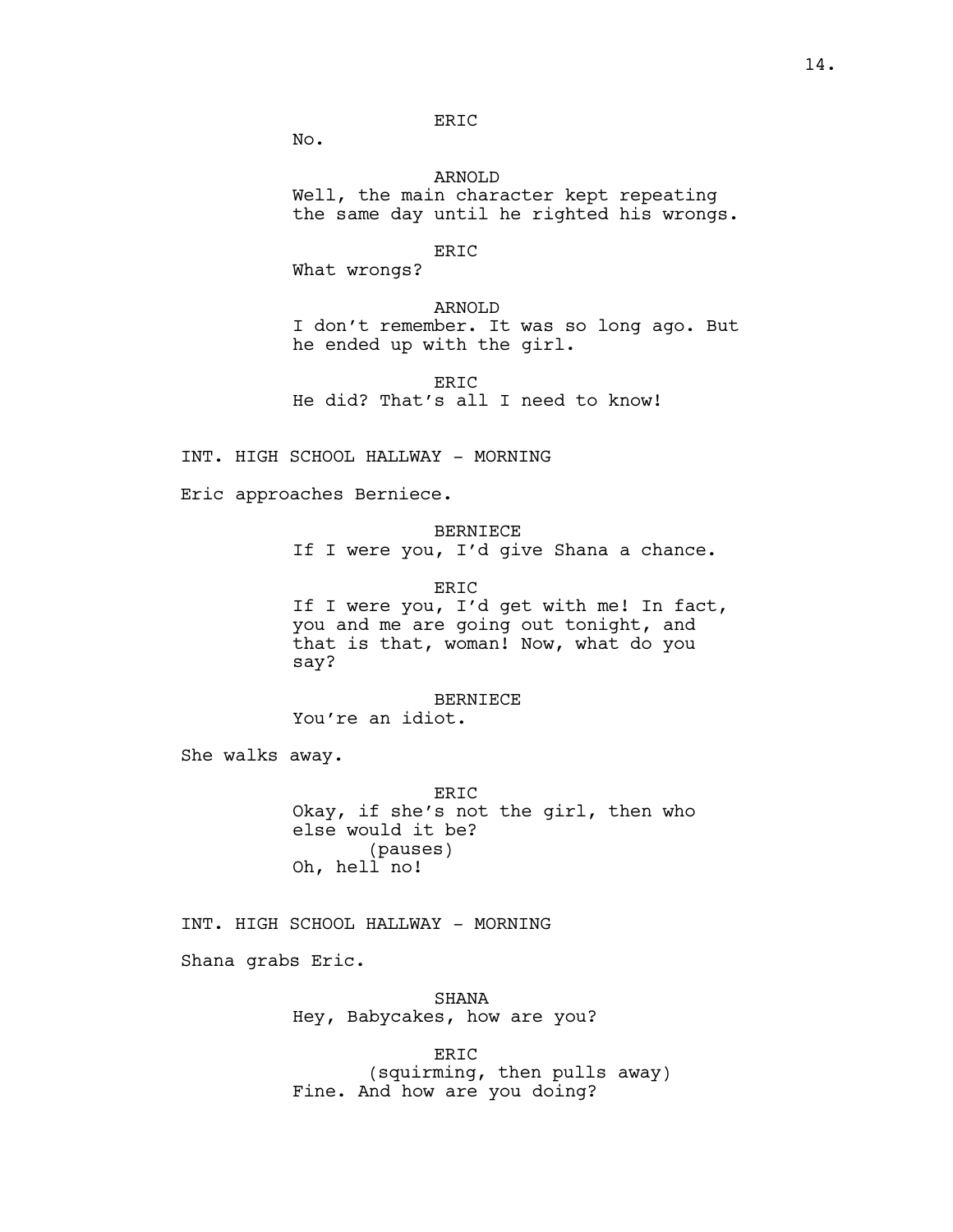**SHANA** I'm, uh, fine. Sorry, I wasn't expecting that.

ERIC Well, expect it for now on. You're, uh, a nice person, and I'd like for us to, uh, talk on a more regular basis.

SHANA Yeah, okay. I gotta go.

Shana hurries away.

ERIC Okay, I was nice to her. That should solve things.

INT. NELSON HOUSE - ERIC'S ROOM - MORNING

SFX: Cell phone alarm BLARING.

INSERT - CELL PHONE SCREEN:

"6:00"

BACK TO ERIC'S ROOM

Eric reaches to his phone and stops the alarm. The TV plays in the background. The newscaster speaks.

> NEWSCASTER (V.O.) Thanks for watching! Have a crappy Tuesday! Enjoy your crappy job!

> > ERIC

Oh no.

INT. HIGH SCHOOL HALLWAY - MORNING

Shana grabs Eric.

SHANA Hey, Babycakes, how are you?

ERIC

(squirming) Fine, but please stop calling me "Babycakes." I'll see you later.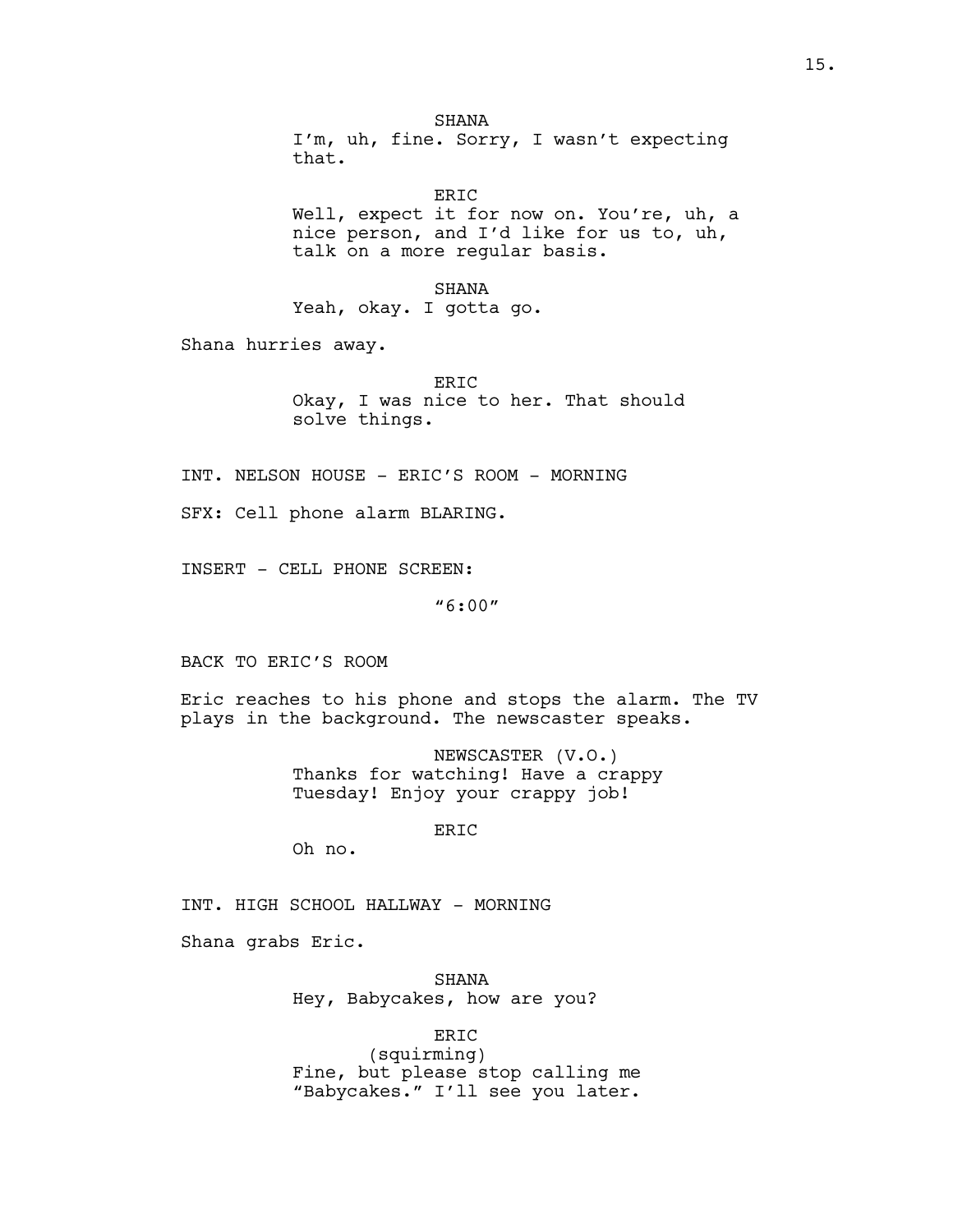SHANA

Okay.

Eric walks away from her.

ERIC All right, I toned it down.

INT. NELSON HOUSE - ERIC'S ROOM - MORNING

The newscaster on TV speaks.

NEWSCASTER (V.O.) Thanks for watching! Have a crappy Tuesday! Enjoy your crappy job!

Eric lets out a FRUSTRATED GRUNT.

INT. HIGH SCHOOL HALLWAY - MORNING

Shana approaches Eric.

# **SHANA**

Hey...

ERIC "Babycakes", I know. Look, Shana, you wanna go out?

# SHANA

Sure!

ERIC Alright, how about tomorrow--uh, I mean, today? Yeah, why wait until tomorrow?

SHANA Okay, meet me after school!

Shana sashays away.

ERIC Oh, I wish I was dead. But then I would just wake up again.

INT. TIMMY'S PLACE - EVENING

Eric and Shana enter the diner.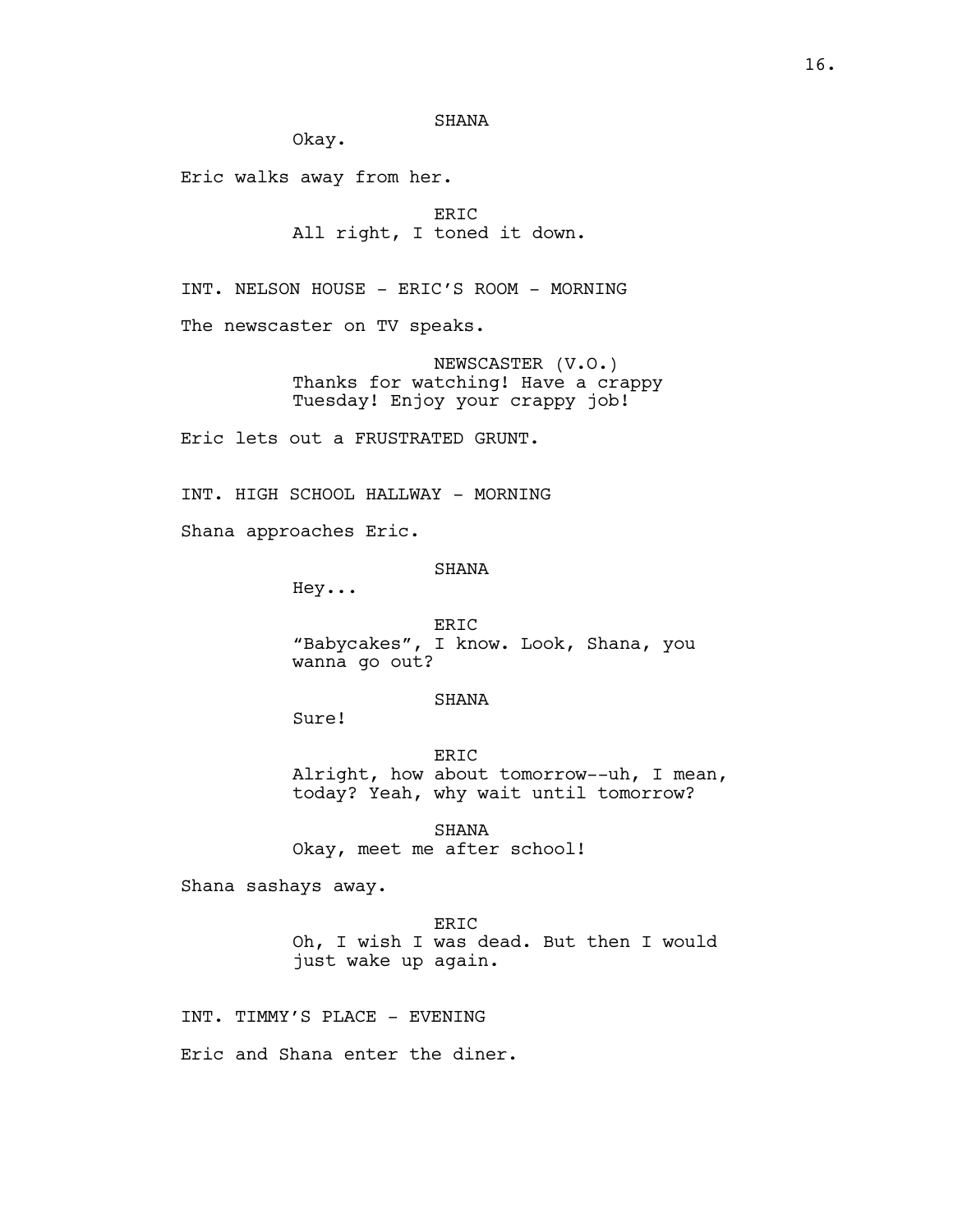SHANA Thanks for taking me here, Eric, but the floors are a little sticky.

INT. POSH RESTAURANT - EVENING

Eric and Shana, dressed up, enter the restaurant.

SHANA Thanks for taking me here, Eric! This place is nice!

ERIC Alright, but just be careful on what you order. It's a little pricey.

INT. POSH RESTAURANT - EVENING

Eric and Shana enter the restaurant.

SHANA Thanks for taking me here, Eric! This place is nice!

ERIC Anything for you.

Dimmey is seated at a corner table in front of a plate of food while talking on his cellphone.

> DIMMEY But Connie, honey, I do love you, and...

He looks at the camera.

DIMMEY (CONT'D) What, I can't take a break? Go on. Pay attention to them.

He signals the "shoo away" motion with his hand.

EXT. NELSON HOUSE - NIGHT

Shana drops Eric off in front of his house. Eric exits Shana's car.

> SHANA Want me to walk you to the door?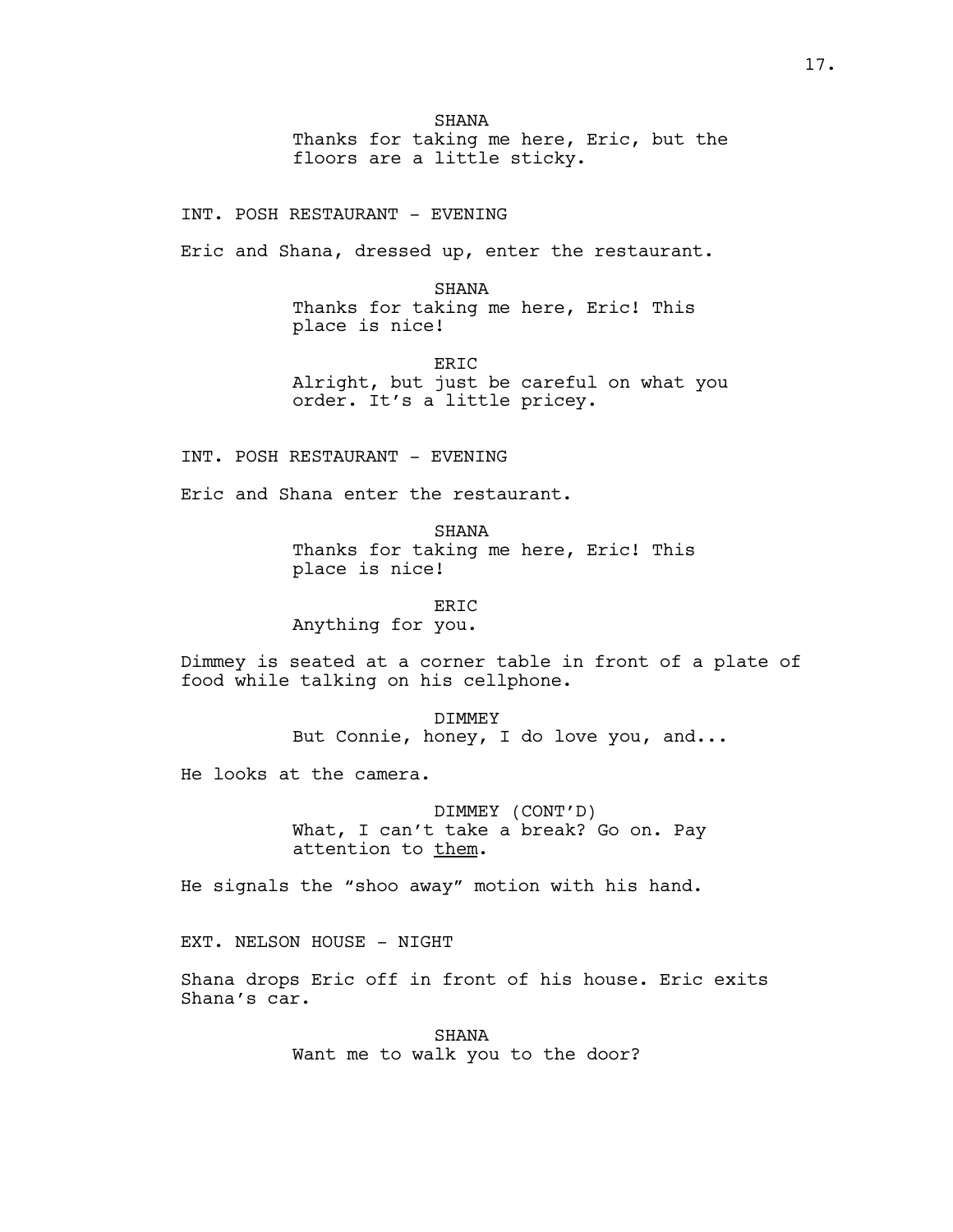ER<sub>TC</sub> No, that's okay. You know, this night wasn't that bad.

EXT. NELSON HOUSE - NIGHT

Eric exits Shana's car.

SHANA Want me to walk you to the door?

ERIC No, that's okay. I had fun. We should do this again some time.

SHANA Okay, Babycakes. See you tomorrow!

She drives away.

ERIC I sure hope so.

INT. NELSON HOUSE - ERIC'S ROOM - MORNING

SFX: Cell phone alarm BLARING.

INSERT - CELL PHONE SCREEN:

"6:00"

BACK TO ERIC'S ROOM

Eric wakes up. The newscaster on TV speaks.

NEWSCASTER (V.O.) Thanks for watching! Have a crappy Tuesday! Enjoy your crappy job!

ERIC Aarrgh! That's it! I can't take it no more!

He slams his cellphone down until it breaks.

ERIC (CONT'D) Now let's see what happens.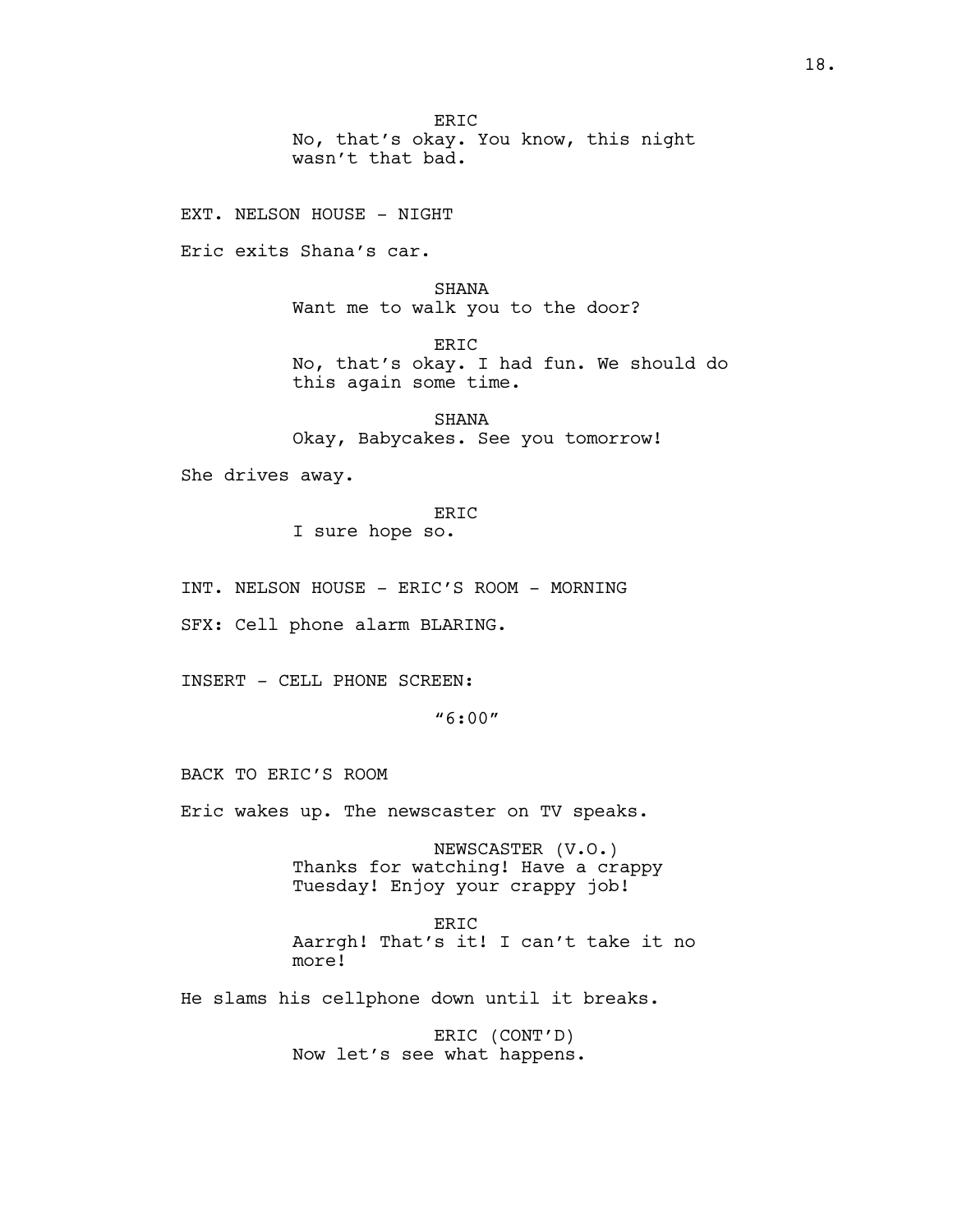INT. NELSON HOUSE - ERIC'S ROOM - MORNING

Eric wakes up. The newscaster on TV speaks.

NEWSCASTER (V.O.) Thanks for watching! Have a crappy Wednesday! Enjoy your crappy job!

## ERIC

Yes! Finally, Wednesday!

INT. NELSON HOUSE - DINING ROOM

Eric walks downstairs to the dining room table with his backpack. Matt and Rhonda sit at the table.

MATT

Morning, son.

ER<sub>IC</sub> Good morning! Wow!

RHONDA Everything all right?

ERIC Yes, it is, finally.

RHONDA Well, sit down and eat.

ERIC

Okay.

Eric sits at the table.

SFX: ALARM BUZZING.

# MATT

That's our cue!

Matt and Rhonda give each other a fist bump, jump up, and spin in a circle. They stop and appear in superhero gear.

> MATT (CONT'D) Magna Twins, advance!

They both fly into the air and push open the ceiling. Outside are red clouds with fire and smoke surrounding the house.

What the...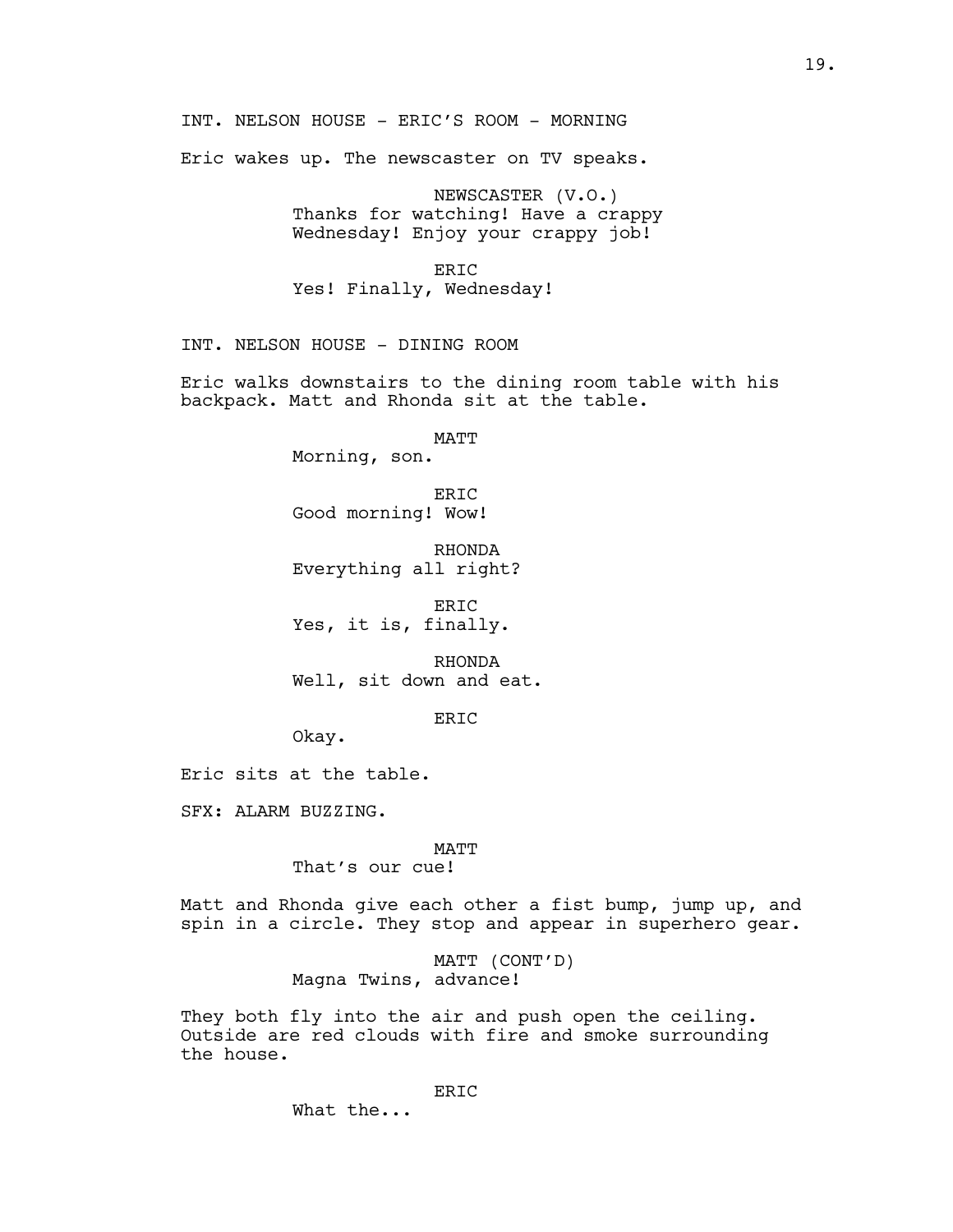A gigantic monster comes and lurks over the house.

RHONDA Oh no, he's coming this way!

The monster lets out a ROAR, sticks his hand into the house, and tries to grab Eric.

## ERIC

Aaaugh!

INT. NELSON HOUSE - ERIC'S ROOM - MORNING

SFX: Cell phone alarm BLARING.

INSERT - CELL PHONE SCREEN:

"6:00"

BACK TO ERIC'S ROOM

Eric wakes up groggy. His eyes are puffy and has lines around them. Frustrated, he turns off the alarm. The newscaster speaks on TV.

> NEWSCASTER (V.O.) Thanks for watching!

> > ERIC

(together with newscaster) "Have a crappy Tuesday! Enjoy your crappy job!"

Eric takes the TV remote and shuts it off, then slowly walks to the ironing board. He finishes ironing, then puts on his outfit. He walks out of the room, then comes back in.

> ERIC (CONT'D) Forgot to turn off the iron.

He turns off the iron, then leaves again.

INT. NELSON HOUSE - ERIC'S ROOM - MORNING

SFX: Cell phone alarm BLARING.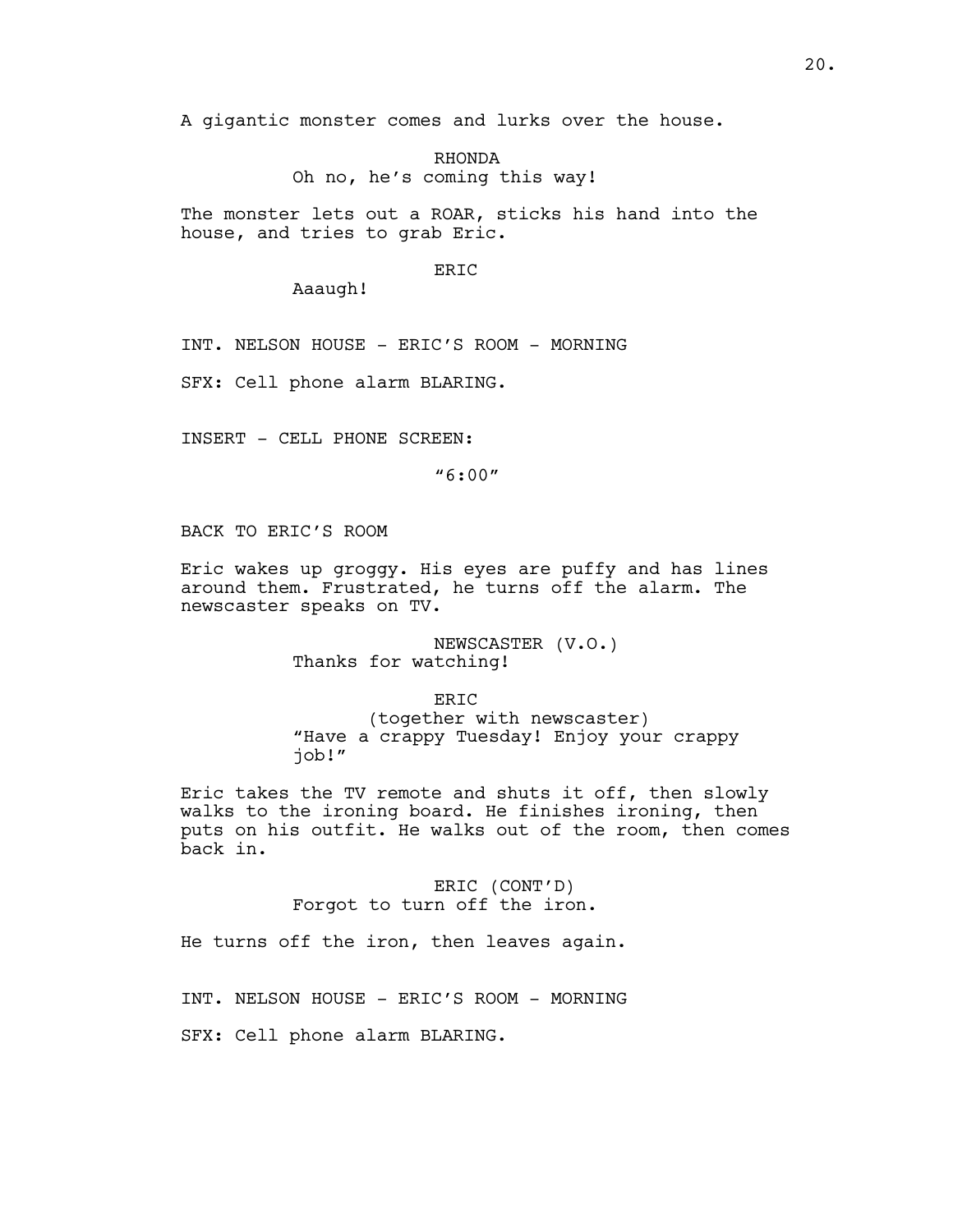INSERT - CELL PHONE SCREEN:

"6:00"

BACK TO ERIC'S ROOM

Eric wakes up and turns off the alarm. He turns over and sees Bony in his bed.

> ERIC Bony! You're still here!

He pets Bony, who licks Eric. The newscaster on TV speaks.

> NEWSCASTER (V.O.) Thanks for watching! Have a crappy Wednesday! Enjoy your crappy job!

ER<sub>IC</sub> It's not Tuesday! It's Wednesday! Yes!

He grabs Bony and spins him around.

INT. NELSON HOUSE - DINING ROOM - MOMENTS LATER

Eric runs to the dining room and finds Rhonda and Matt sitting there.

> ERIC Mom! Matt! You're not superheroes!

MATT Well, maybe she's not.

RHONDA Did you have a weird dream, Eric?

ERIC

(sitting down) I don't think so, but I'm fine now. Let me hurry and eat. I can't wait to get to school!

MATT What? Am  $I$  in a weird dream?

ERIC Matt, did you win the lottery yesterday?

MATT No, but I'll try again some other time.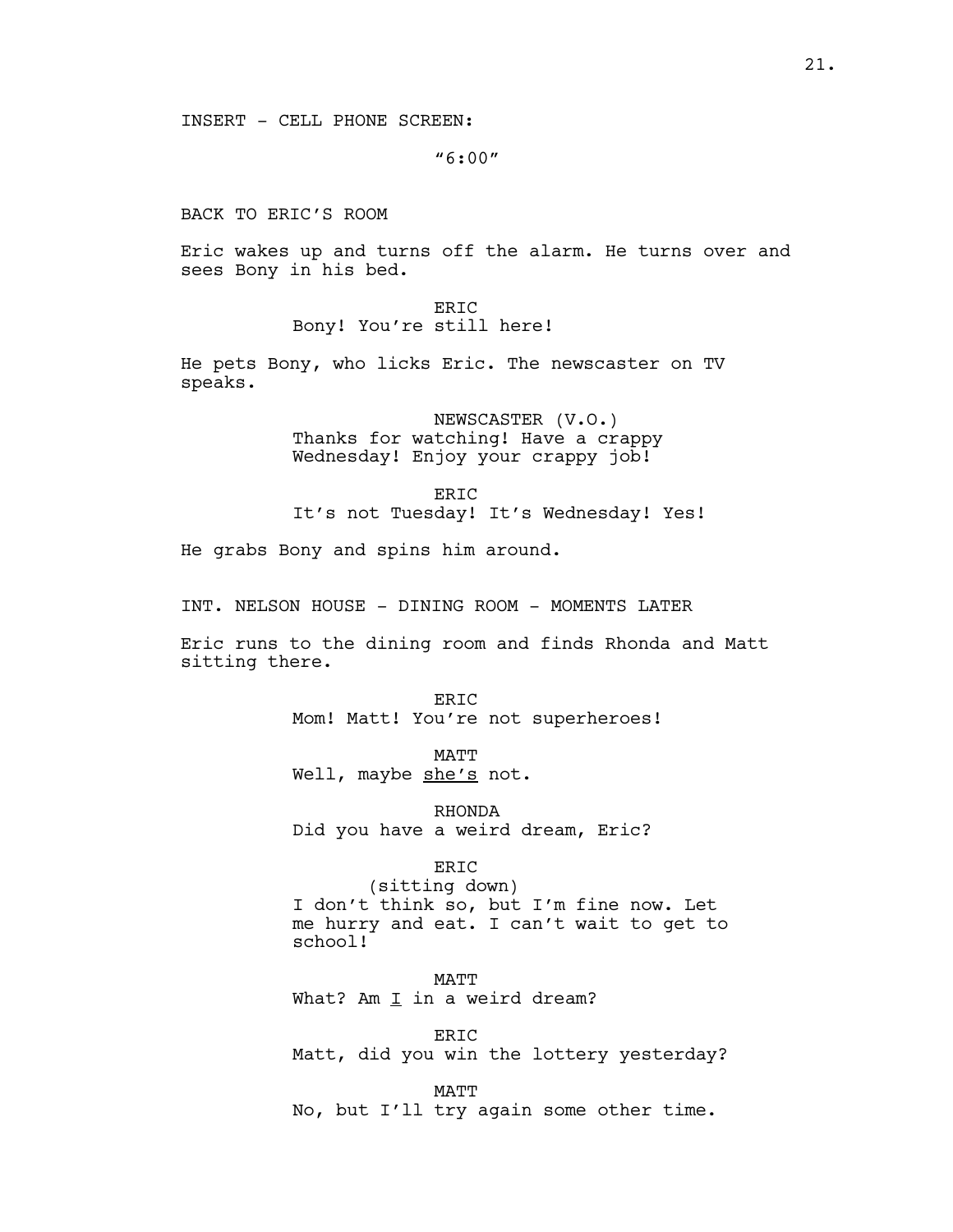ER<sub>IC</sub> And you didn't apply for a credit card today, did you?

RHONDA Hey, stop poking fun at your stepfather.

MATT

Yeah!

RHONDA Eric, your outfit looks nice. Did you remember to turn off the iron?

ER<sub>TC</sub> Yes I did, Mom. Yes I did.

Dimmey stands in the corner on the other side of the room and narrates.

#### DIMMEY

Life is full of mysteries to solve. Sometimes, you have to make your bed, or the sheets get wrinkled. Sometimes, you have to treat your friends right, or they won't give you a good reference. But you always have to remember to turn the iron off. Really, it could cause a fire. And Eric is lucky that he didn't witness that while he was in...The Zone.

Eric eats his breakfast. Then he gets up from the table, walks to the camera, and addresses it.

> ERIC You know, we had a lot of fun today, but there's nothing funny about iron safety. They're small, but they can cause a lot of damage, and...

Dimmey runs to him and interrupts him.

DIMMEY Whoa, what are you doing?

ERIC Giving the audience the closing.

DIMMEY But you said I could do that!

ERIC It's my show. I should be able to have a say.